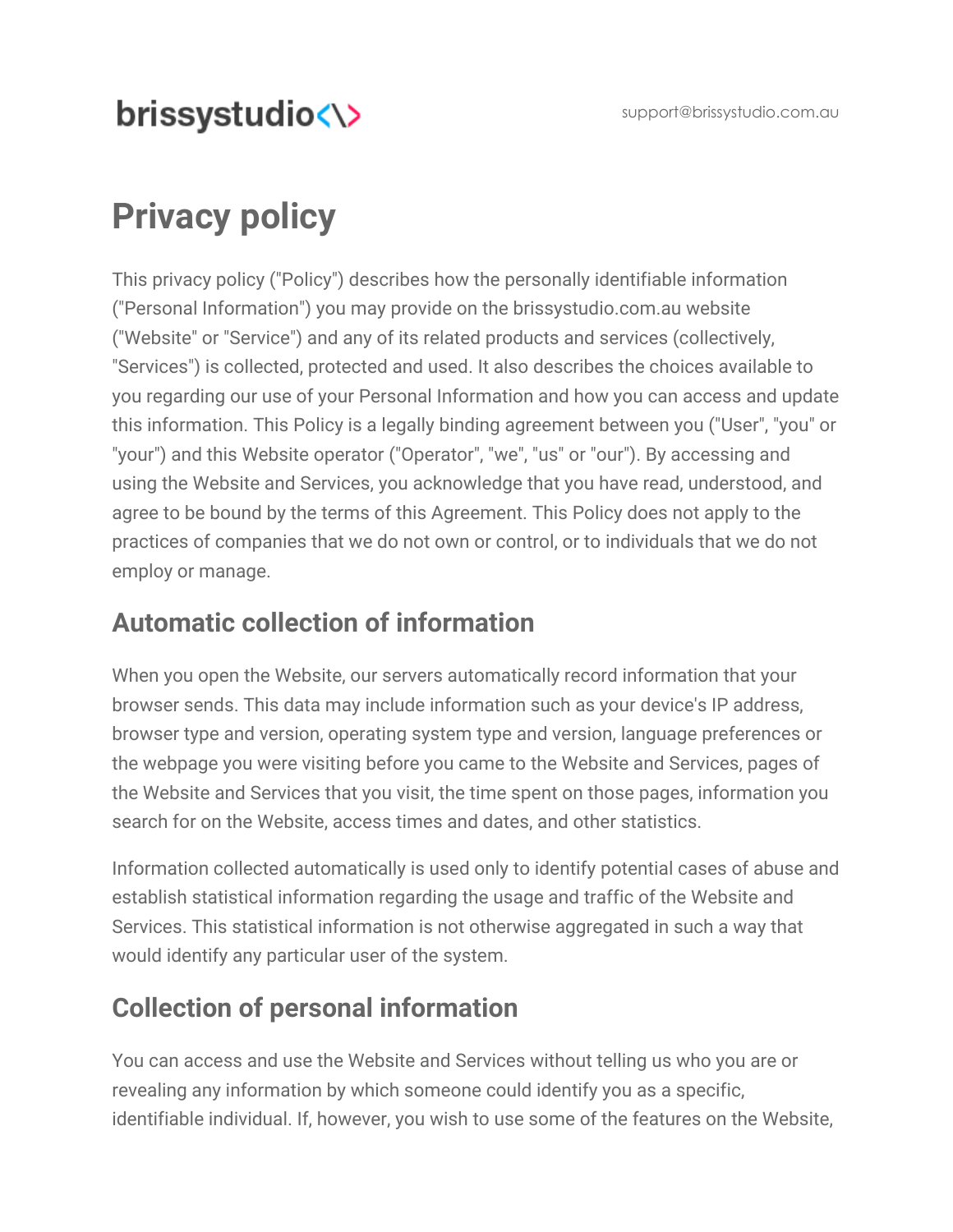you may be asked to provide certain Personal Information (for example, your name and e-mail address). We receive and store any information you knowingly provide to us when you create an account, publish content, or fill any online forms on the Website. When required, this information may include the following:

- Personal details such as name, country of residence, etc.
- Contact information such as email address, address, etc.
- Account details such as user name, unique user ID, password, etc.
- Any other materials you willingly submit to us such as articles, images, feedback, etc.

You can choose not to provide us with your Personal Information, but then you may not be able to take advantage of some of the features on the Website. Users who are uncertain about what information is mandatory are welcome to contact us.

# **Use and processing of collected information**

In order to make the Website and Services available to you, or to meet a legal obligation, we need to collect and use certain Personal Information. If you do not provide the information that we request, we may not be able to provide you with the requested products or services. Some of the information we collect is directly from you via the Website and Services. However, we may also collect Personal Information about you from other sources. Any of the information we collect from you may be used for the following purposes:

- Create and manage user accounts
- Send administrative information
- Respond to inquiries and offer support
- Request user feedback
- Administer prize draws and competitions
- Enforce terms and conditions and policies
- Protect from abuse and malicious users
- Respond to legal requests and prevent harm
- Run and operate the Website and Services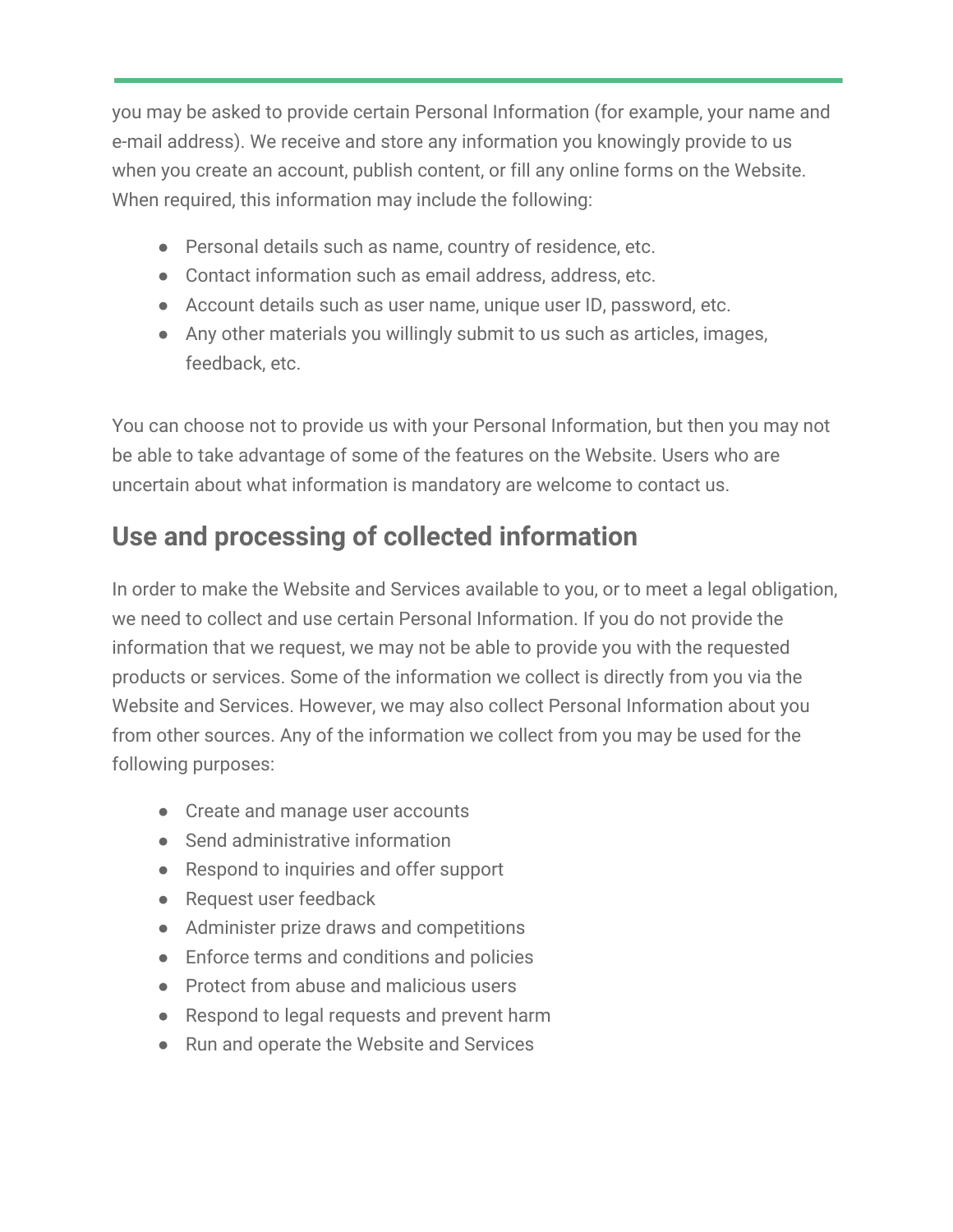Processing your Personal Information depends on how you interact with the Website and Services, where you are located in the world and if one of the following applies: (i) you have given your consent for one or more specific purposes; this, however, does not apply, whenever the processing of Personal Information is subject to California Consumer Privacy Act or European data protection law; (ii) provision of information is necessary for the performance of an agreement with you and/or for any pre-contractual obligations thereof; (iii) processing is necessary for compliance with a legal obligation to which you are subject; (iv) processing is related to a task that is carried out in the public interest or in the exercise of official authority vested in us; (v) processing is necessary for the purposes of the legitimate interests pursued by us or by a third party.

Note that under some legislations we may be allowed to process information until you object to such processing (by opting out), without having to rely on consent or any other of the following legal bases below. In any case, we will be happy to clarify the specific legal basis that applies to the processing, and in particular whether the provision of Personal Information is a statutory or contractual requirement, or a requirement necessary to enter into a contract.

# **Managing information**

You are able to delete certain Personal Information we have about you. The Personal Information you can delete may change as the Website and Services change. When you delete Personal Information, however, we may maintain a copy of the unrevised Personal Information in our records for the duration necessary to comply with our obligations to our affiliates and partners, and for the purposes described below. If you would like to delete your Personal Information or permanently delete your account, you can do so by contacting us.

# **Disclosure of information**

Depending on the requested Services or as necessary to complete any transaction or provide any service you have requested, we may share your information with your consent with our trusted third parties that work with us, any other affiliates and subsidiaries we rely upon to assist in the operation of the Website and Services available to you. We do not share Personal Information with unaffiliated third parties. These service providers are not authorized to use or disclose your information except as necessary to perform services on our behalf or comply with legal requirements. We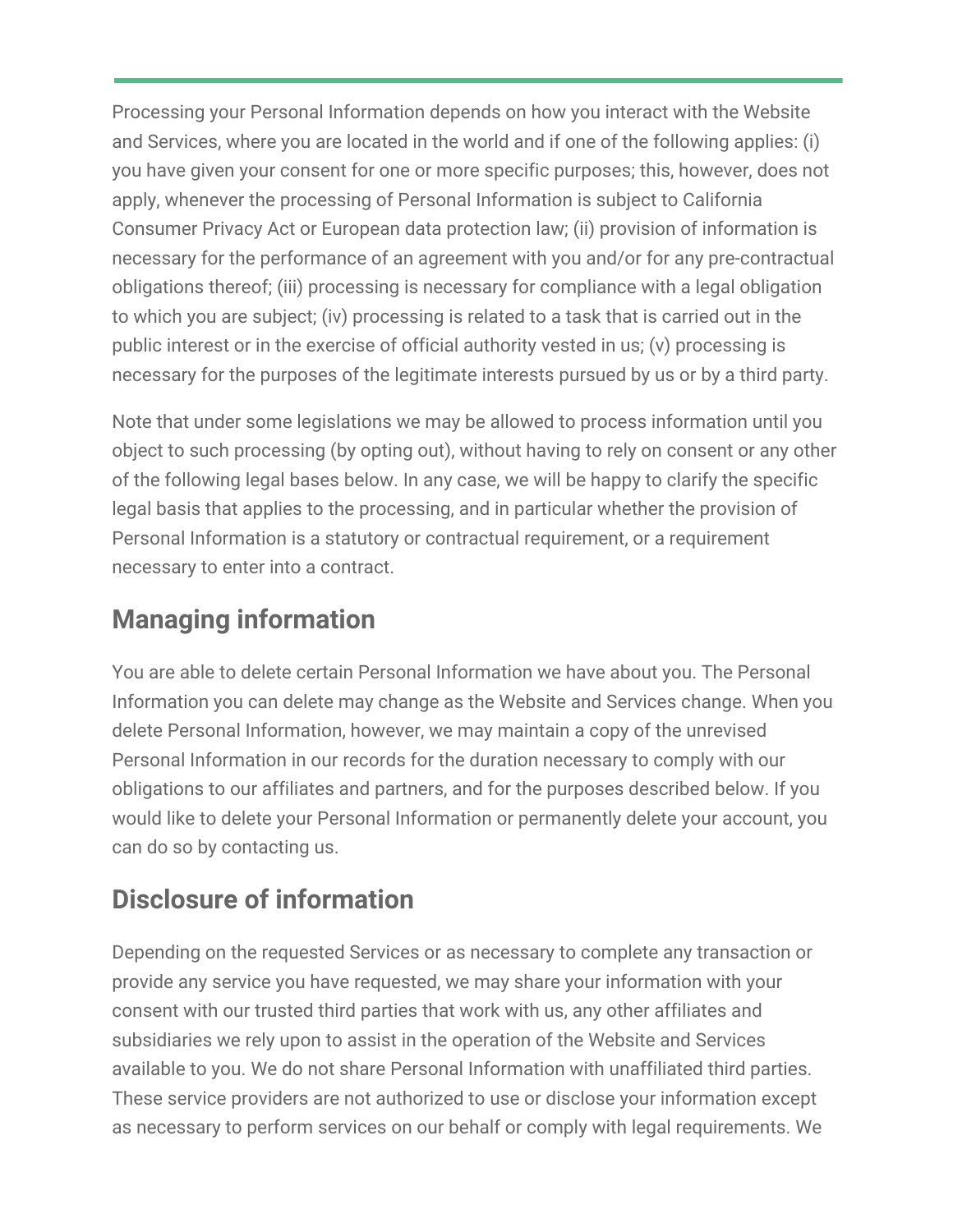may share your Personal Information for these purposes only with third parties whose privacy policies are consistent with ours or who agree to abide by our policies with respect to Personal Information. These third parties are given Personal Information they need only in order to perform their designated functions, and we do not authorize them to use or disclose Personal Information for their own marketing or other purposes.

We will disclose any Personal Information we collect, use or receive if required or permitted by law, such as to comply with a subpoena, or similar legal process, and when we believe in good faith that disclosure is necessary to protect our rights, protect your safety or the safety of others, investigate fraud, or respond to a government request.

# **Retention of information**

We will retain and use your Personal Information for the period necessary to comply with our legal obligations, resolve disputes, and enforce our agreements unless a longer retention period is required or permitted by law. We may use any aggregated data derived from or incorporating your Personal Information after you update or delete it, but not in a manner that would identify you personally. Once the retention period expires, Personal Information shall be deleted. Therefore, the right to access, the right to erasure, the right to rectification and the right to data portability cannot be enforced after the expiration of the retention period.

# **Transfer of information**

Depending on your location, data transfers may involve transferring and storing your information in a country other than your own. You are entitled to learn about the legal basis of information transfers to a country outside the European Union or to any international organization governed by public international law or set up by two or more countries, such as the UN, and about the security measures taken by us to safeguard your information. If any such transfer takes place, you can find out more by checking the relevant sections of this Policy or inquire with us using the information provided in the contact section.

# **The rights of users**

You may exercise certain rights regarding your information processed by us. In particular, you have the right to do the following: (i) you have the right to withdraw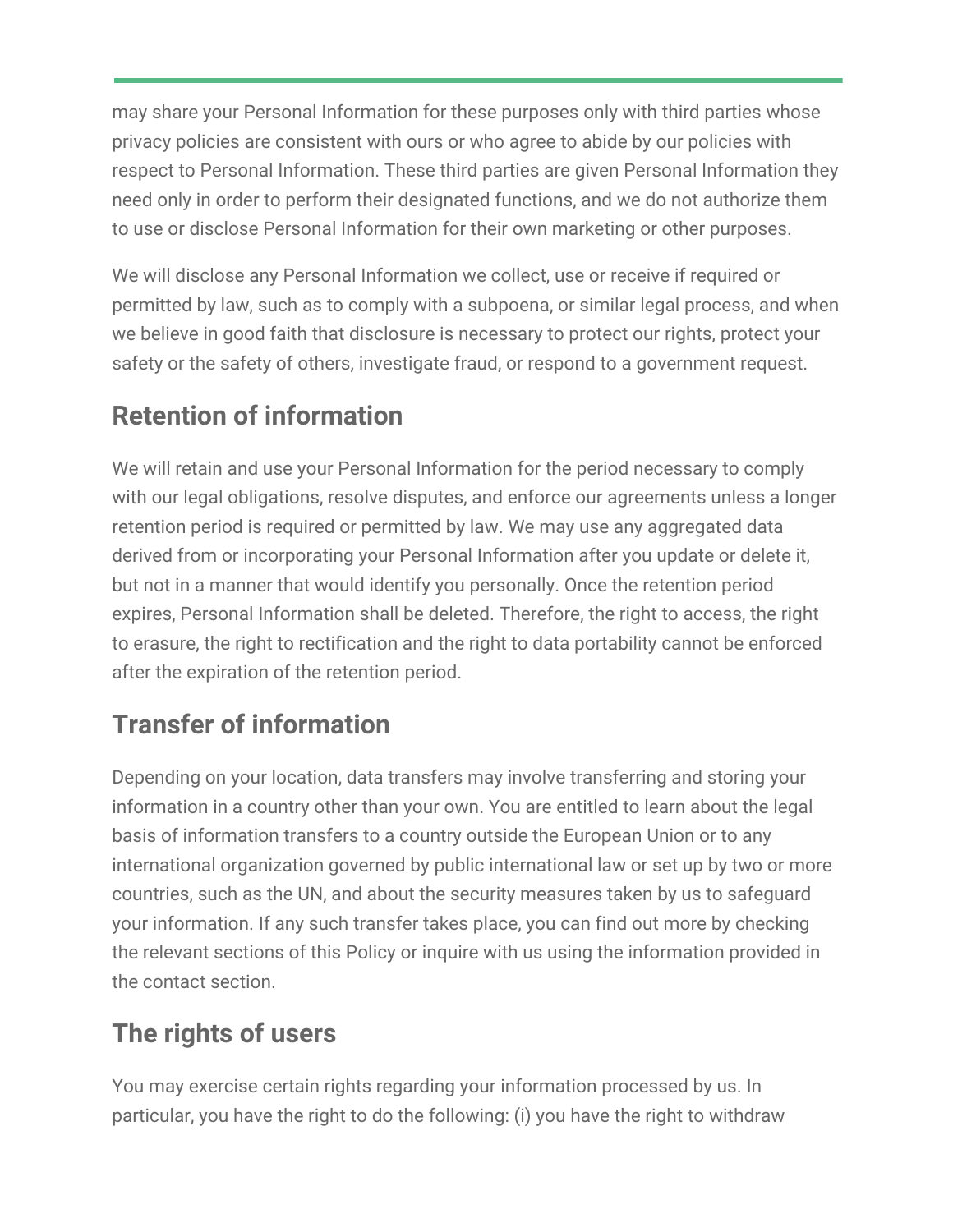consent where you have previously given your consent to the processing of your information; (ii) you have the right to object to the processing of your information if the processing is carried out on a legal basis other than consent; (iii) you have the right to learn if information is being processed by us, obtain disclosure regarding certain aspects of the processing and obtain a copy of the information undergoing processing; (iv) you have the right to verify the accuracy of your information and ask for it to be updated or corrected; (v) you have the right, under certain circumstances, to restrict the processing of your information, in which case, we will not process your information for any purpose other than storing it; (vi) you have the right, under certain circumstances, to obtain the erasure of your Personal Information from us; (vii) you have the right to receive your information in a structured, commonly used and machine readable format and, if technically feasible, to have it transmitted to another controller without any hindrance. This provision is applicable provided that your information is processed by automated means and that the processing is based on your consent, on a contract which you are part of or on pre-contractual obligations thereof.

## **The right to object to processing**

Where Personal Information is processed for the public interest, in the exercise of an official authority vested in us or for the purposes of the legitimate interests pursued by us, you may object to such processing by providing a ground related to your particular situation to justify the objection.

## **Data protection rights under GDPR**

If you are a resident of the European Economic Area (EEA), you have certain data protection rights and the Operator aims to take reasonable steps to allow you to correct, amend, delete, or limit the use of your Personal Information. If you wish to be informed what Personal Information we hold about you and if you want it to be removed from our systems, please contact us. In certain circumstances, you have the following data protection rights:

- You have the right to request access to your Personal Information that we store and have the ability to access your Personal Information.
- You have the right to request that we correct any Personal Information you believe is inaccurate. You also have the right to request us to complete the Personal Information you believe is incomplete.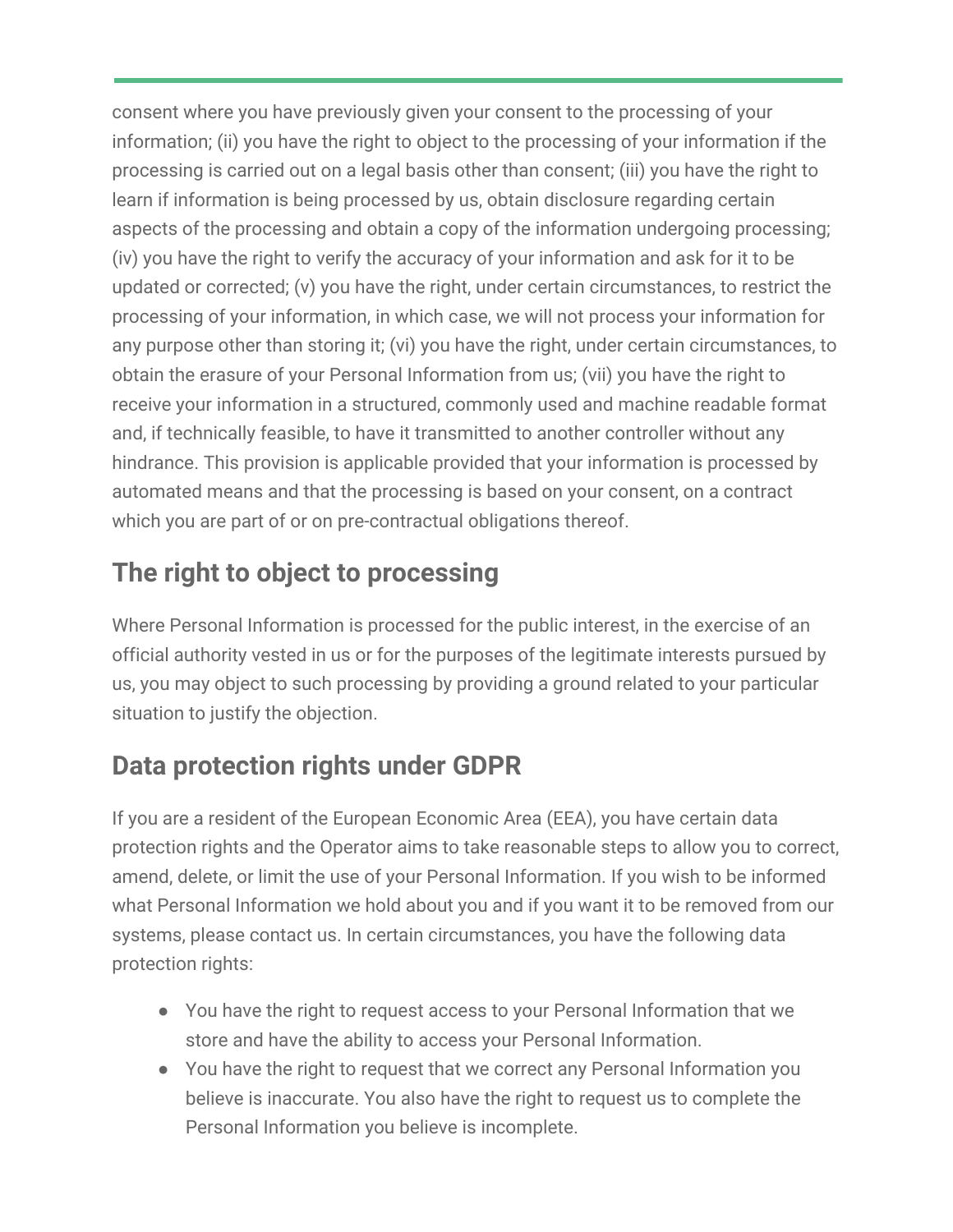- You have the right to request the erase your Personal Information under certain conditions of this Policy.
- You have the right to object to our processing of your Personal Information.
- You have the right to seek restrictions on the processing of your Personal Information. When you restrict the processing of your Personal Information, we may store it but will not process it further.
- You have the right to be provided with a copy of the information we have on you in a structured, machine-readable and commonly used format.
- You also have the right to withdraw your consent at any time where the Operator relied on your consent to process your Personal Information.

You have the right to complain to a Data Protection Authority about our collection and use of your Personal Information. For more information, please contact your local data protection authority in the European Economic Area (EEA).

#### **How to exercise these rights**

Any requests to exercise your rights can be directed to the Operator through the contact details provided in this document. Please note that we may ask you to verify your identity before responding to such requests. Your request must provide sufficient information that allows us to verify that you are the person you are claiming to be or that you are the authorized representative of such person. You must include sufficient details to allow us to properly understand the request and respond to it. We cannot respond to your request or provide you with Personal Information unless we first verify your identity or authority to make such a request and confirm that the Personal Information relates to you.

# **Privacy of children**

We do not knowingly collect any Personal Information from children under the age of 18. If you are under the age of 18, please do not submit any Personal Information through the Website and Services. We encourage parents and legal guardians to monitor their children's Internet usage and to help enforce this Policy by instructing their children never to provide Personal Information through the Website and Services without their permission. If you have reason to believe that a child under the age of 18 has provided Personal Information to us through the Website and Services, please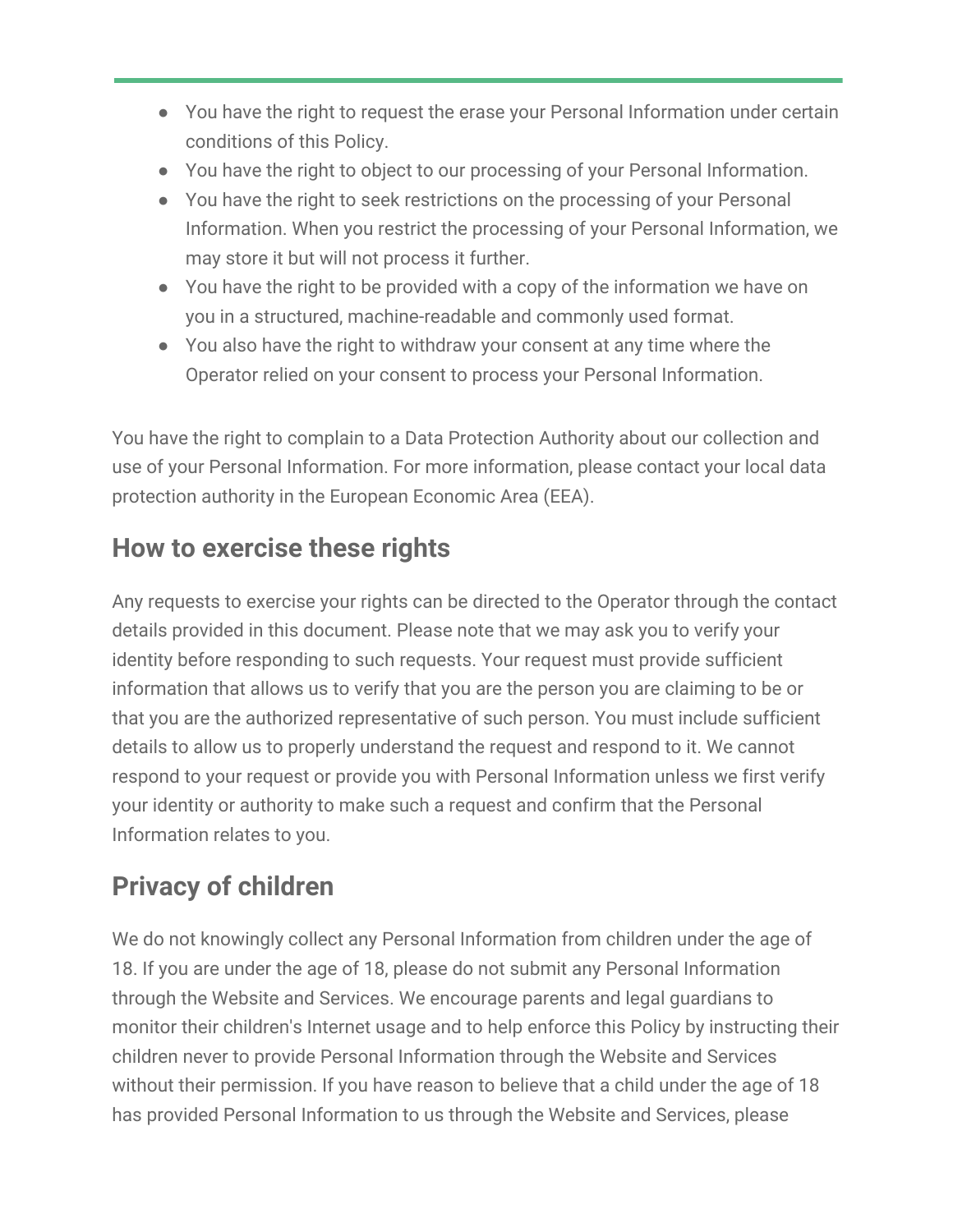contact us. You must also be at least 16 years of age to consent to the processing of your Personal Information in your country (in some countries we may allow your parent or guardian to do so on your behalf).

# **Do Not Track signals**

Some browsers incorporate a Do Not Track feature that signals to websites you visit that you do not want to have your online activity tracked. Tracking is not the same as using or collecting information in connection with a website. For these purposes, tracking refers to collecting personally identifiable information from consumers who use or visit a website or online service as they move across different websites over time. The Website and Services do not track its visitors over time and across third party websites. However, some third party sites may keep track of your browsing activities when they serve you content, which enables them to tailor what they present to you.

# **Email marketing**

We offer electronic newsletters to which you may voluntarily subscribe at any time. We are committed to keeping your e-mail address confidential and will not disclose your email address to any third parties except as allowed in the information use and processing section or for the purposes of utilizing a third party provider to send such emails. We will maintain the information sent via e-mail in accordance with applicable laws and regulations.

In compliance with the CAN-SPAM Act, all e-mails sent from us will clearly state who the e-mail is from and provide clear information on how to contact the sender. You may choose to stop receiving our newsletter or marketing emails by following the unsubscribe instructions included in these emails or by contacting us. However, you will continue to receive essential transactional emails.

## **Links to other resources**

The Website and Services contain links to other resources that are not owned or controlled by us. Please be aware that we are not responsible for the privacy practices of such other resources or third parties. We encourage you to be aware when you leave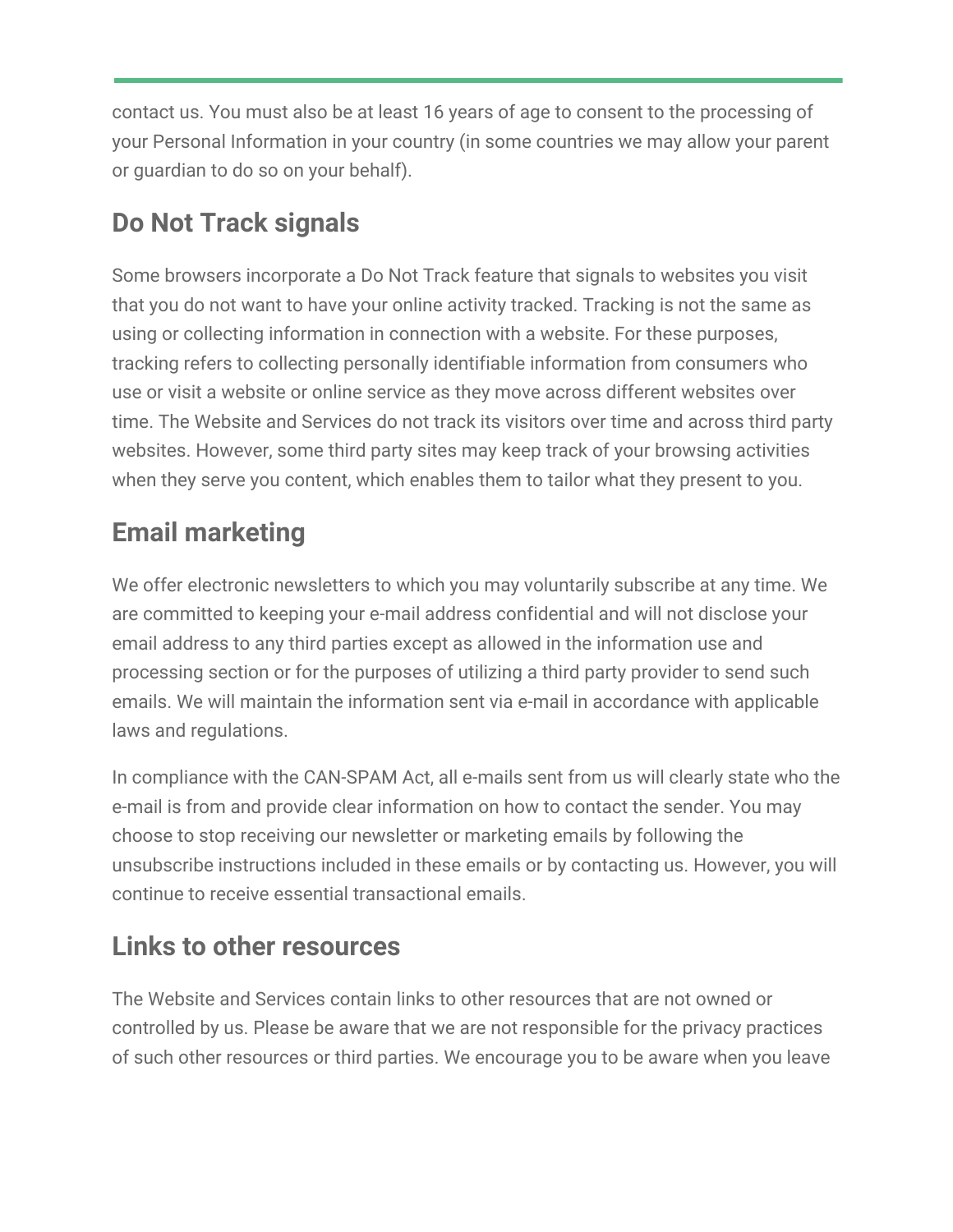the Website and Services and to read the privacy statements of each and every resource that may collect Personal Information.

### **Information security**

We secure information you provide on computer servers in a controlled, secure environment, protected from unauthorized access, use, or disclosure. We maintain reasonable administrative, technical, and physical safeguards in an effort to protect against unauthorized access, use, modification, and disclosure of Personal Information in its control and custody. However, no data transmission over the Internet or wireless network can be guaranteed. Therefore, while we strive to protect your Personal Information, you acknowledge that (i) there are security and privacy limitations of the Internet which are beyond our control; (ii) the security, integrity, and privacy of any and all information and data exchanged between you and the Website and Services cannot be guaranteed; and (iii) any such information and data may be viewed or tampered with in transit by a third party, despite best efforts.

## **Data breach**

In the event we become aware that the security of the Website and Services has been compromised or users Personal Information has been disclosed to unrelated third parties as a result of external activity, including, but not limited to, security attacks or fraud, we reserve the right to take reasonably appropriate measures, including, but not limited to, investigation and reporting, as well as notification to and cooperation with law enforcement authorities. In the event of a data breach, we will make reasonable efforts to notify affected individuals if we believe that there is a reasonable risk of harm to the user as a result of the breach or if notice is otherwise required by law. When we do, we will post a notice on the Website, send you an email.

# **Changes and amendments**

We reserve the right to modify this Policy or its terms relating to the Website and Services from time to time in our discretion and will notify you of any material changes to the way in which we treat Personal Information. When we do, we will revise the updated date at the bottom of this page. We may also provide notice to you in other ways in our discretion, such as through contact information you have provided. Any updated version of this Policy will be effective immediately upon the posting of the